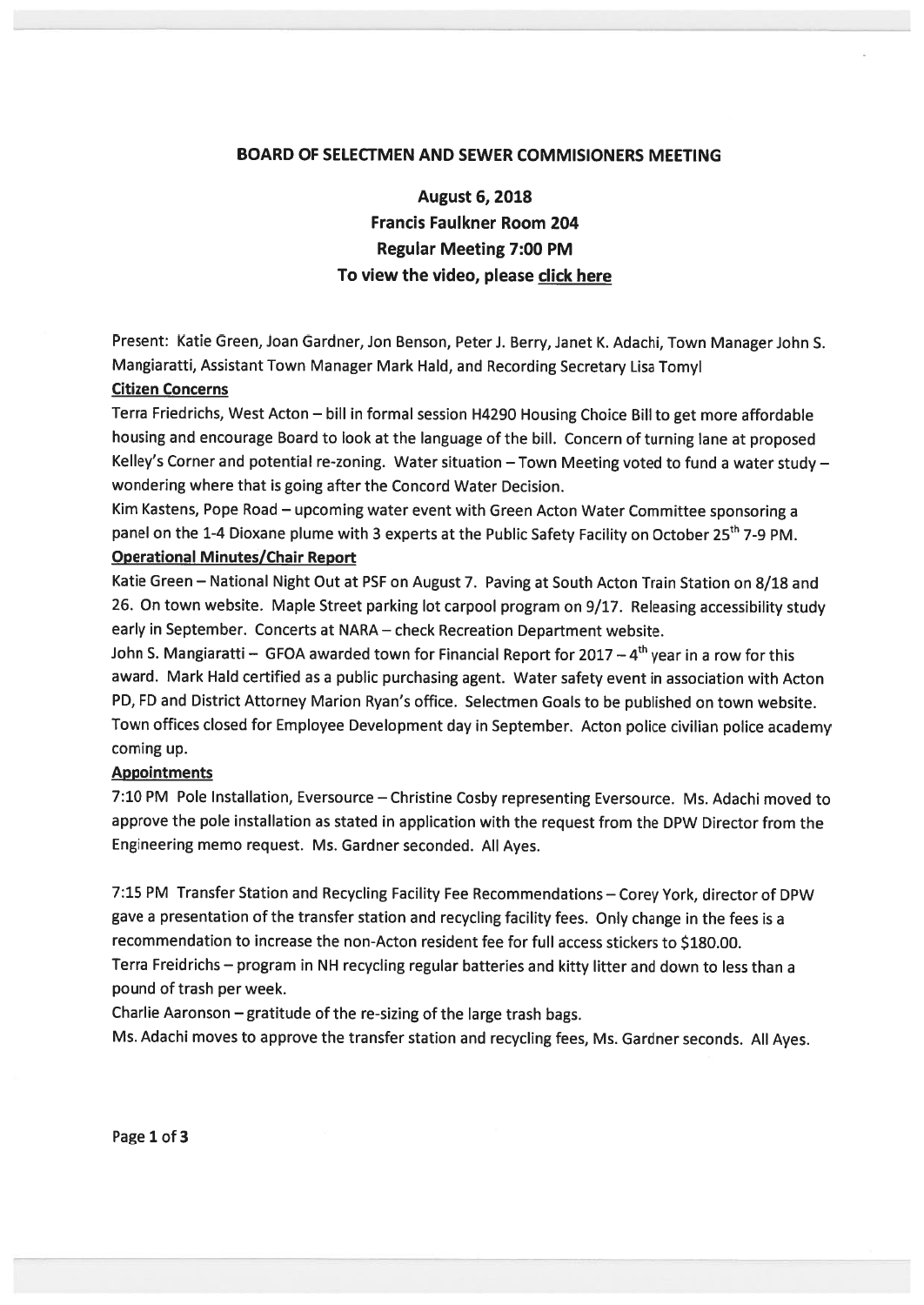### Selectmen Business

Board to Call for <sup>a</sup> Special Town Election for <sup>a</sup> Ballot Question on the Ban of Recreational Marijuana — Ms. Adachi moves to call for <sup>a</sup> special Town Election for <sup>a</sup> ballot question on the ban of recreational marijuana on November 6, 2018, Ms. Gardner seconds. All Ayes.

OARS Drought Resilience Presentation — Allison Field-Juma from OARS gave <sup>a</sup> power point presentation on building <sup>a</sup> drought resilience community. Ms. Adachi questioned about Sudbury in regulating private wells if it was for irrigation or all purposes. Ms. Field-Juma commented that it is a complicated process -Wayland made residents not allow irrigation on town water supply — use decreased quite <sup>a</sup> bit but the number of private well drilling increased — so most for irrigation only. Mr. Berry commented regarding 53 River Street – the state recommends the dams be removed – just learning how complicated the studies are. Commented on the West Acton Sewer Study Committee and failing septic systems in South Acton and building more tie-ins to sewer system. Terra -

Kim Kastens — wanted to know more about Net Blue study — Ms. Field Juma noted that Acton was the only town on the study — referred to Matt Mostollar from AWD that has more information on that.

FY <sup>19</sup> Sewer O+M Rates — Steve Barrett, Town of Acton Finance Director. Gave <sup>a</sup> brief history of sewering in Acton. More budget goes into repairs and maintenance. Requesting <sup>a</sup> 4% increase in sewer rate — single family home at \$.1295 cents per cubic foot for an average single family residential bill estimated at \$223.00 for FY 19. Ms. Adachi moves to approve the FY19 O+M rates, Ms. Gardner seconds. All Ayes.

Preliminary Plans for Site Plan Parking Garage for Insulet Corp — John Necum CEO for Insulet gave an overview of the parameter of the parking structure. Ms. Adachi questioned about the design and <sup>a</sup> requested <sup>a</sup> walkthough of the design. Chris Ladd, Architect for the project and gave an explanation of the design for the Board. Total of <sup>312</sup> additional parking spots. Ms. Gardner questioned about the protection from car headlights for the abutters, and requested an overview of the storm water runoff. There will be <sup>a</sup> new well to provide <sup>a</sup> cooling tower only instead of town water.

Kim Kastens, Pope Road — questions about the additional parking and the increase in traffic and carbon emissions an plans for carpooling, etc. to cut down on number of cars and traffic. Mr. N — had initial discussion with the shuttle service — felt it was too far out to do something concrete but <sup>p</sup>lan will have another discussion in the next quarter. Employees are interested in utilizing public transportation. Chris explained they are installing electric car chargers in various parking locations. Existing well is currently iun process of being decommissioned, and relocating to <sup>a</sup> different location and working with the Board of Health.

Terra — light leakage hopes there is an enforcement pu<sup>t</sup> in the permit. No increase is stormwater discharge condition in permit. Mentioned about hiring local employees. John commented they have been very aggressive about hiring opportunities in the surrounding communities.

Page 2 of 3